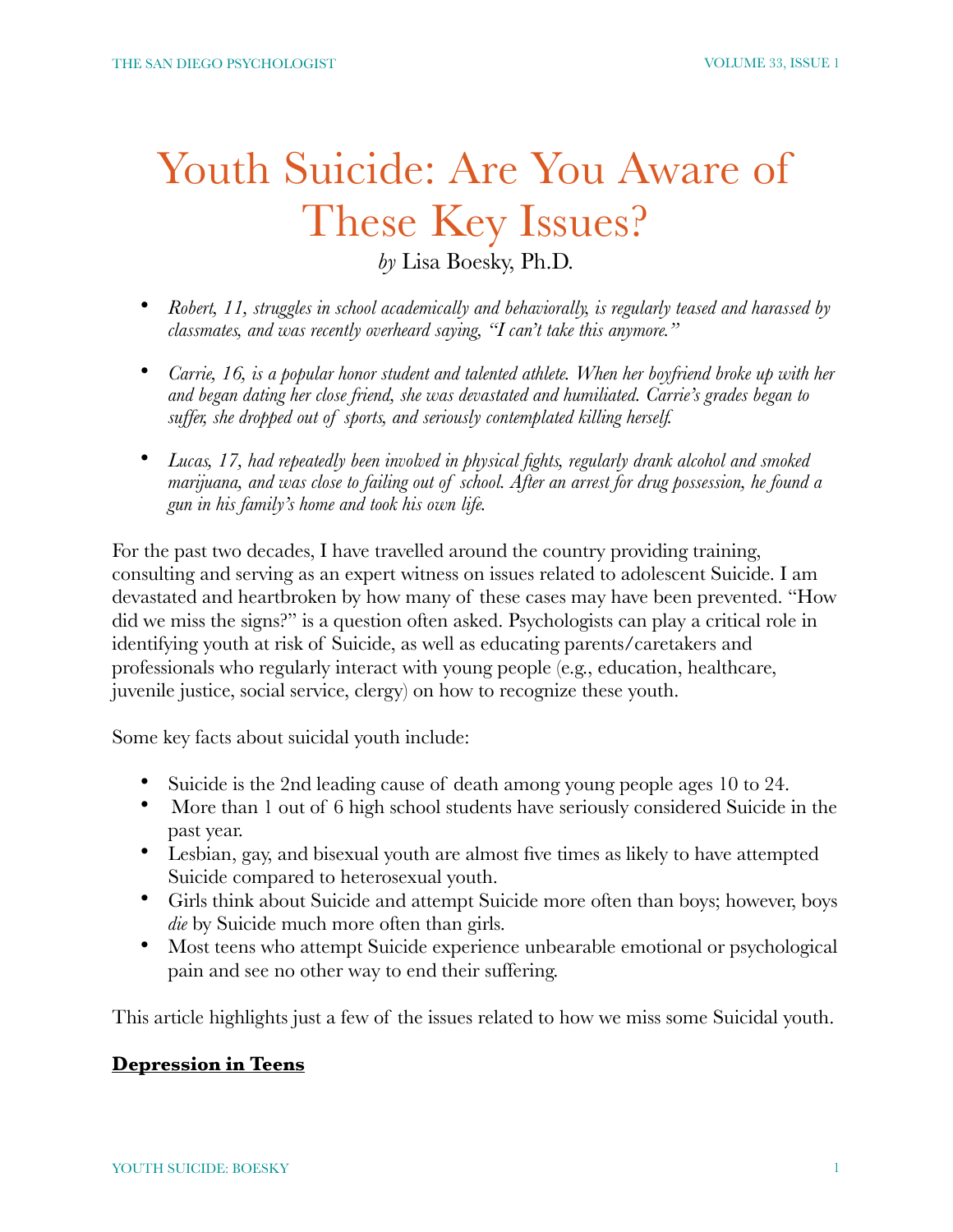The majority of adolescents who die by Suicide suffer from one or more mental health disorders, most typically Major Depressive Disorder or Bipolar Disorder. Unfortunately, many of the adults who interact with teens (parents, teachers, coaches, clergy, physicians, etc.) do not recognize symptoms of Mood Disorders among adolescents; this is especially true for high achievers in academics or athletics or youth who repeatedly get into trouble at school or with the law. Sadly, suicidal youth who have a mental illness are often undiagnosed and untreated or misdiagnosed and mistreated.

The most recognized signs of Depression in youth include:

- Sadness
- Crying often
- Withdrawing from friends
- Withdrawing from activities
- Talk of wanting to die
- Suicidal behavior

The least recognized signs of Depression in youth include:

- **Irritability**
- **Agitation**
- Anger
- Fatigue
- Concentration problems in school
- Restlessness
- Changes in weight
- Insomnia/Over-sleeping
- Somatic symptoms (e.g., frequent stomachaches, headaches)
- Alcohol or drug use/increased use
- Change in friends
- Behavioral Issues in school

Psychologists can play a key role in educating others that many youth who appear "mad" or "bad" may actually be "sad." Helping adults realize that even if these youth are not sad, treating their "mad" moods and/or "bad" behavior can significantly reduce their risk of Suicide.

### **Youth Self-Report**

Interviewing youth at risk for Suicide is essential. However, some adolescents may minimize, deny or exaggerate their suicidal thoughts or feelings. *In addition* to talking with youth about thoughts and feelings related to dying or killing themselves, psychologists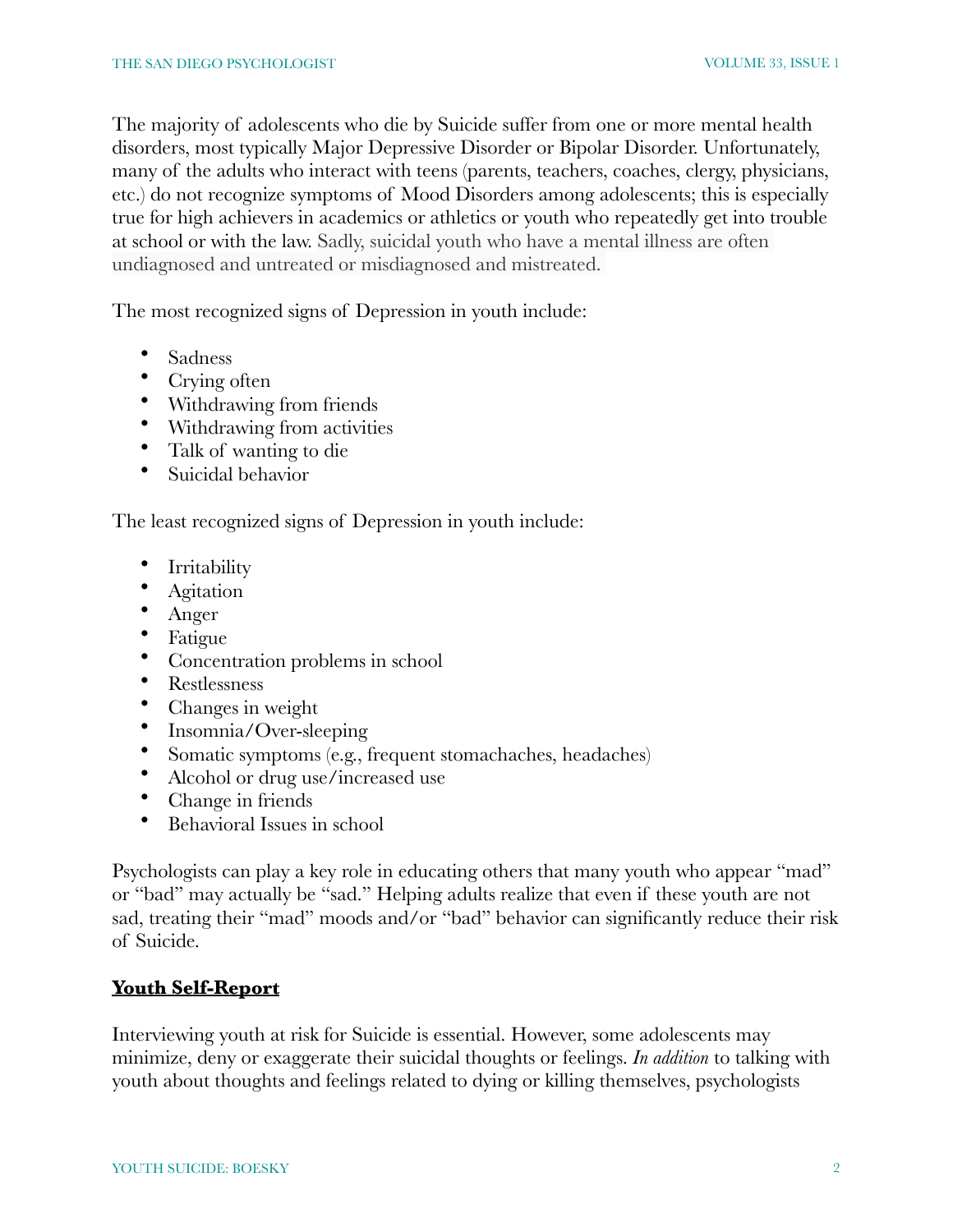must also take into account their observable behavior, history, current environment, and current level of support.

Some teens suffering from emotional or psychological pain may not want to talk to adults —including mental health professionals— about their innermost thoughts and feelings. Some professionals expect suicidal youth to report key words or phrases (Suicide, kill myself, want to die, etc.) during screening or assessment, but may never hear them. A variety of adults may hear statements related to a youth's suicidal thoughts and feelings that may not be obvious enough to cause alarm. Friends and peers may hear clues or even frank statements about suicidal thoughts and feelings, but may be reluctant to relay them to an adult in a position to help.

Typical statements that should alert a professional, other adult or peer to potential suicidal ideation include:

- I want to go to sleep and never wake up.
- I wish I could disappear forever.
- I wish I were dead.
- I won't be a problem for you much longer.
- You'd be better off without me.
- If a person did \_\_\_\_, would he or she die?
- It hurts so much, I just can't go on.
- Life's just not worth living.
- No one would miss me if I were gone.
- Maybe if I died they would finally see how much they hurt me.
- Maybe, I should just kill myself.....just joking.

Themes related to youth feeling alone, that they do not belong, or that they are a burden to those around them should be particularly concerning.

### **Self-Injury**

A number of teens secretly cut, scratch, or burn their skin in an attempt to feel better. Although known by various terms [e.g., self-injury, non-suicidal self-injury (NSSI), selfmutilation, "cutting]," this behavior reflects a youth's deliberate harming of his or her own body without the intent to die. Self-injury can consist of superficial scratches or cuts, or deep carvings and wounds on the forearm, ankle, stomach, leg or another body part.

Young people give a variety of reasons for engaging in self-injury, including, but not limited to:

• Trying to gain control or distract themselves when overwhelmed by strong emotions or unwanted thoughts.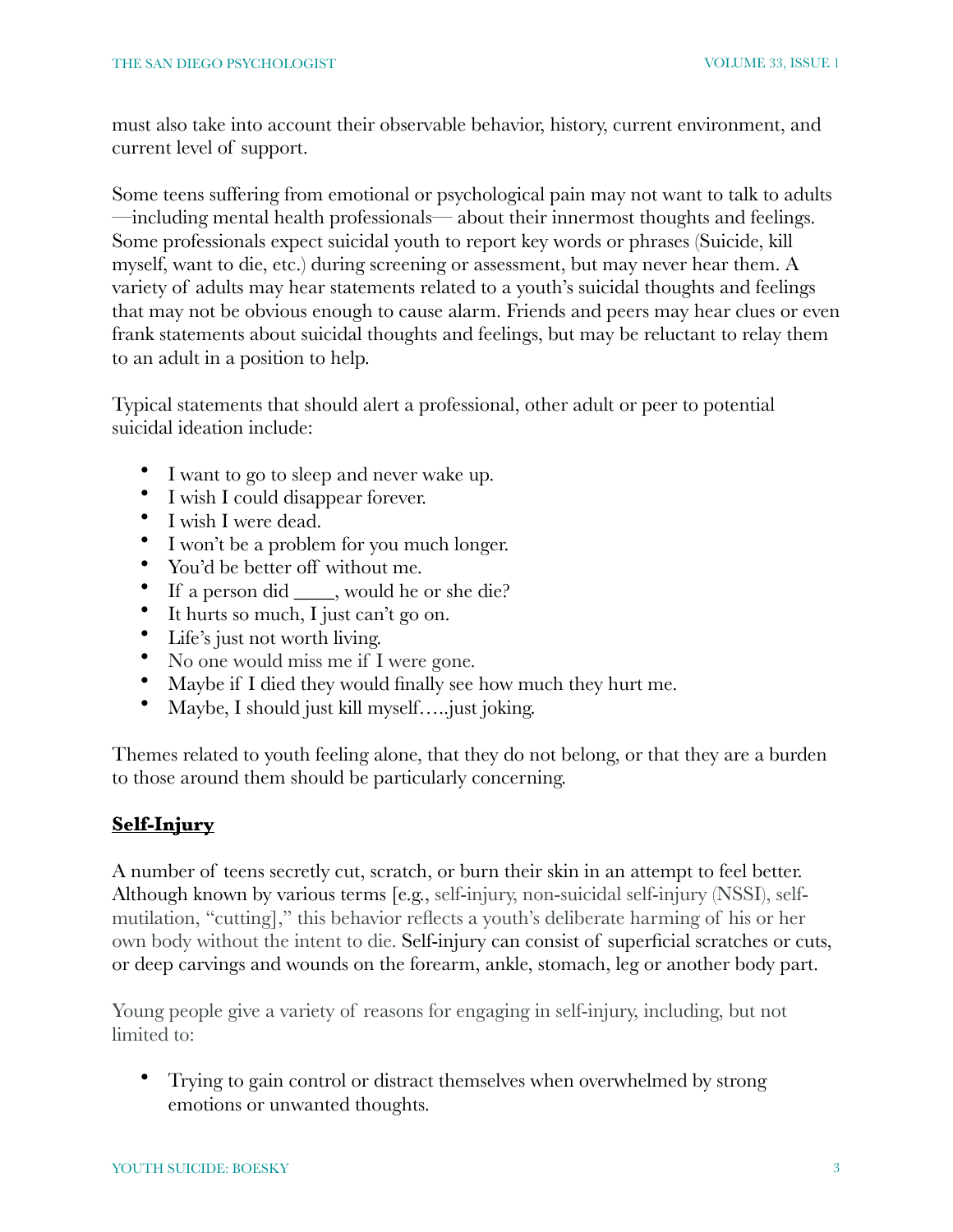- Releasing unbearable tension.
- Wanting to feel "something" or feel "alive" when feeling "numb" or "dead inside."
- Communicating with others or expressing themselves when having difficulty doing so verbally.
- Punishing themselves.
- Experiencing a temporary but intense feeling of euphoria that occurs in the immediate aftermath of hurting themselves.

Self-injury and Suicide are two different behaviors and should be assessed and treated as such. However, these two distinct behaviors can occur simultaneously. And most importantly, engaging in self-injury is a major risk factor for Suicide.

When psychologists assess youths' Suicide-risk, they should always inquire about selfinjury. Similarly, when working with youth who self-injure, their suicidal thoughts, feelings and behaviors should always be assessed.

# **Latina Adolescents**

Latina teens (particularly those born in the US to immigrant parents) report higher rates of Suicidal thoughts and attempts in comparison to their peers. There is not enough research to tell us why, but potential theories include:

- ➢ Some parents who have immigrated to the US may have limited knowledge of mental illness (including symptoms of Depression and warning signs of Suicide).
- $\triangleright$  Stigma around mental health can result in some Latino families wanting to deal with psychological issues within the family, rather than seek out mental health professionals.
- $\triangleright$  Parents who have immigrated to the US may not have the resources to access mental health treatment or there may be little to no mental health services in their local community.
- $\triangleright$  When these families do seek out mental health assessment and treatment services, assistance is often not culturally competent.

Some first-generation Latina teens describe typical teen challenges compounded by communication issues and conflict with their parents due to differing values and priorities. They report being conflicted between their parents' expectations that they make the family their priority, be at home when not at school, and help to care for family members versus their own desire for independence, including wanting to spend time with friends, date, or get a job.

Some young Latinas suffering from Depression or Anxiety describe not wanting to "burden" their parents with their "problems" because their parents have worked so hard and sacrificed so much for their children.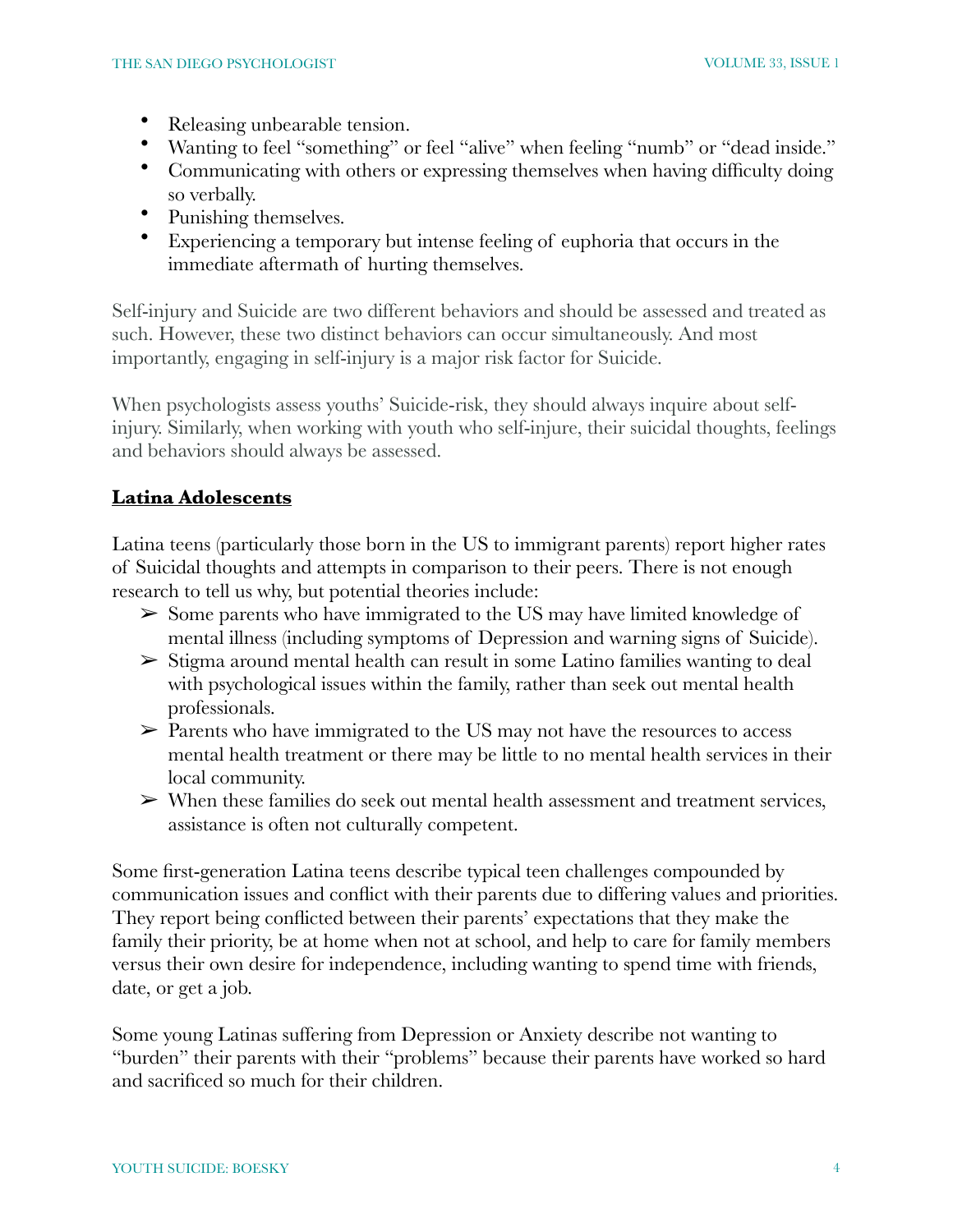#### **The Importance of Access**

Suicide deaths among young people can be substantially reduced, even without mental health treatment, by making it more difficult to die when a youth is suicidal. One way of accomplishing this is physically limiting their access to lethal means (sometimes referred to as means restriction or means reduction).

For many individuals, a suicidal crisis is temporary—sometimes as short as an hour or less. If a highly lethal method to kill oneself is less accessible, an individual is less likely to die. Even among individuals who make a Suicide attempt, the vast majority of those who survive do not go on to die by Suicide. Protecting youth from highly lethal means of Suicide attempts is key to Suicide prevention.

What we know:

- $\triangleright$  More Suicides are completed in the United States with a firearm than by all other methods combined.
- $\triangleright$  The methods used in Suicide attempts vary widely in how likely they are to result in death, with firearms resulting in death the majority of the time.
- $\triangleright$  In the United States, the risk of Suicide is two to five times higher in gun-owning homes for all household members, including youth.
- $\triangleright$  Young people who die by Suicide often use a family member's gun.
- $\triangleright$  Most studies (although not all) have found that if a firearm is in the home, the risk of someone dying by Suicide is lower when it is stored unloaded, locked, and separate from ammunition.

The issue of reducing access to lethal means, particularly firearms, does not have to involve politics, policy, or gun control legislation. Psychologists can educate parents/ caregivers about the dangers of having a firearm in the home and encourage them to remove it if their child is a high risk for Suicide. They can contact their local police station, as many will temporarily hold an individual's firearm.

#### **Stress Among Young People**

The most recent American Psychological Association annual survey on "Stress in America" found teens reporting more stress than adults. The most common reported sources of stress in this study were school, getting into a good college or deciding what to do after high school, and financial concerns for their family. A different survey found that in addition to school, teens were also stressed by their parents, romantic relationships, problems in friendships, and younger siblings. In the APA survey, one-third of the teen respondents said they feel sad or depressed, overwhelmed, or lie awake at night due to stress.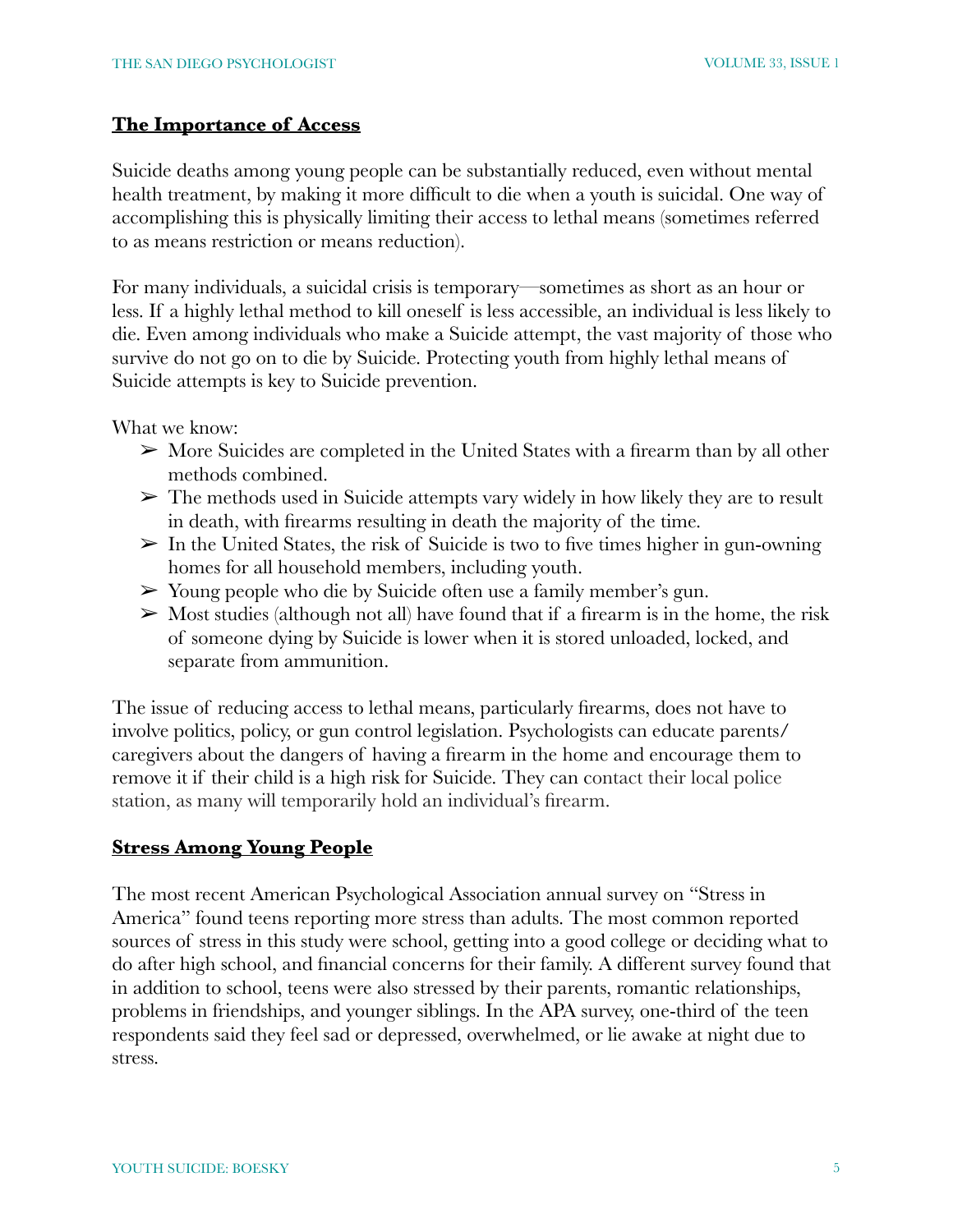Research has found that Suicidal ideation and Suicidal behavior are highest among youth who were *both* victims and perpetrators of bullying. Increases in Suicide risk appear to be similar for victims and bullies regardless of whether they were involved with in-person bullying or cyber-bullying.

Suicide is a complex behavior and is rarely caused by one factor. However, one or more stressors often play a significant role in a teen's suicidal thoughts or behaviors.

Psychologists and other adults in youths' lives should not minimize the stress children and teens experience, assist them when needed, and ensure that young people learn healthy ways to cope—ideally from a very young age.

## **Elementary-Aged Youth**

Our understanding of Suicide among children under the age of 12 is limited due to a paucity of research. However, a study recently published in *Pediatrics* points to some important issues and starting points all psychologists should be aware of.

Children aged 5-11 who died by Suicide, were more likely to:

- $\triangleright$  Be boys
- ➢ Be African-American
- $\triangleright$  Die by hanging/strangulation/suffocation
- $\triangleright$  Die at home
- $\triangleright$  Experience relationship problems/arguments with family members

These children were less likely to leave a Suicide note. A current mental health problem was observed in one-third of the children who died by Suicide. Surprisingly, a diagnosis of Attention-Deficit Hyperactivity Disorder (ADHD) was more common among this young group than a diagnosis of Depression. Tragically, only one-third of the children told anyone about their Suicidal thoughts, feelings or intentions before taking their own lives.

Psychologists play a key role in reducing the number of tragic youth Suicides. California has recently become the seventh state in the country to require that all licensed psychologists be trained in Suicide risk assessment and intervention. However, many youth who kill themselves are not being seen by (or may never have been seen by) a psychologist. Therefore, we must ensure that all adults raising, teaching, treating, coaching, and interacting with young people recognize youth at risk for Suicide and know who and how to refer them for help. Peers need to know how to recognize the warning signs in their friends and be encouraged to reach out to a trusted adult for assistance.

Most youth suicides are preventable. We know more now about the assessment and treatment of Suicidal thoughts and behaviors than ever in history. Psychologists can take